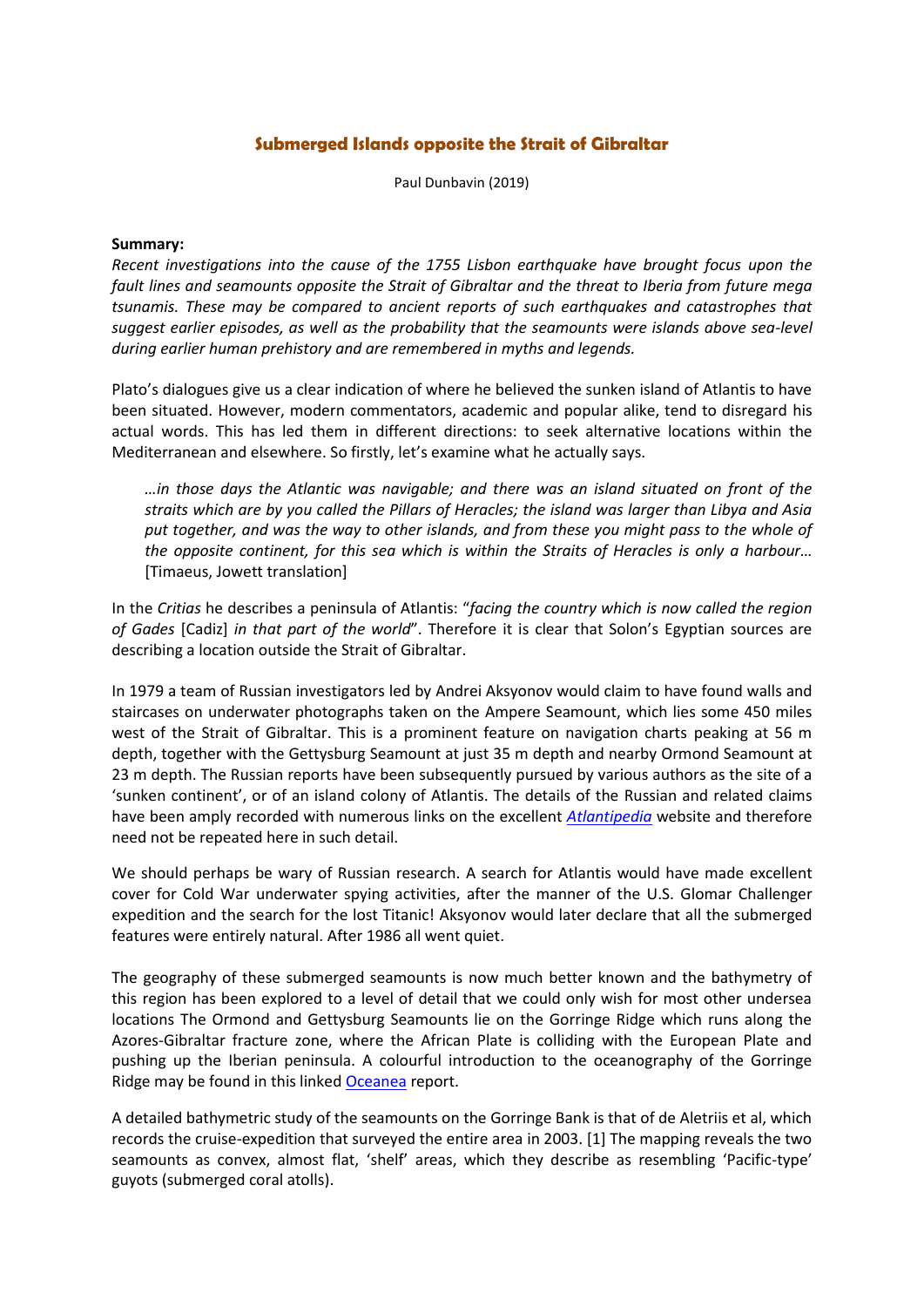

A summarised bathymetric chart showing coasts, islands and seamounts above 200m depth lying opposite the Strait of Gibraltar. The transform fault passes through the middle of Gettysburg Seamount.

The studies published by the various oceanographers will give the impression that the two seamounts could have been above the sea during the lowered sea-levels of the late-Pleistocene. However, in the 2003 survey the authors admit that: "*dating these features is still not allowed by present data*" – a typical plea for more data that is almost standard in sea-level studies! The tentative dating comes solely from the usual glacio-isostatic modelling assumptions. Terraces are found at -60 m on the Gettysburg slopes and at -120 m on both seamounts. [3] These correspond with terraces of similar depth found along the Spanish-Portuguese coasts. Four main platforms have been recorded, at depths of 35–40 m, 60–70 m 80–90 m and 120–140 m; some being tilted by about one degree. [5] As the sea level is believed to have risen by around 120 m since the Ice Age maximum then it is *assumed* that any such deep features must therefore be of glacial age. Other papers then cite this and thus it enters the chain of evidence as unquestioned fact.

Portuguese researchers have researched the history of earthquakes and tsunamis in this region in pursuit of the causes of the great Lisbon tsunami of 1755. The earliest historically known quakes were recorded by Medieval Spanish and Portuguese chroniclers at 246 BC, 218 BC and 210 BC. [2] These tsunamis may be associated with the disappearance of the lost city of *Tartessos* somewhere in the Gulf of Cadiz, which some have compared with Atlantis. [3] The earthquakes have their origin along the Azores-Gibraltar fracture zone; the Gorringe region being a seismically complex region where other faults converge and where subduction can occur. The Spanish coastal sediments record many earlier tsunamis – but this can tell us little about stable ancient coastlines, as tsunami waves can penetrate far inland. [3]

Scientific research places little value on legendary evidence, such as that of the classical historian Diodorus Siculus. He records that a low-lying region called the Marsh Tritonis lay "near the ocean which surrounds the earth" and that it disappeared in the course of an earthquake "when those